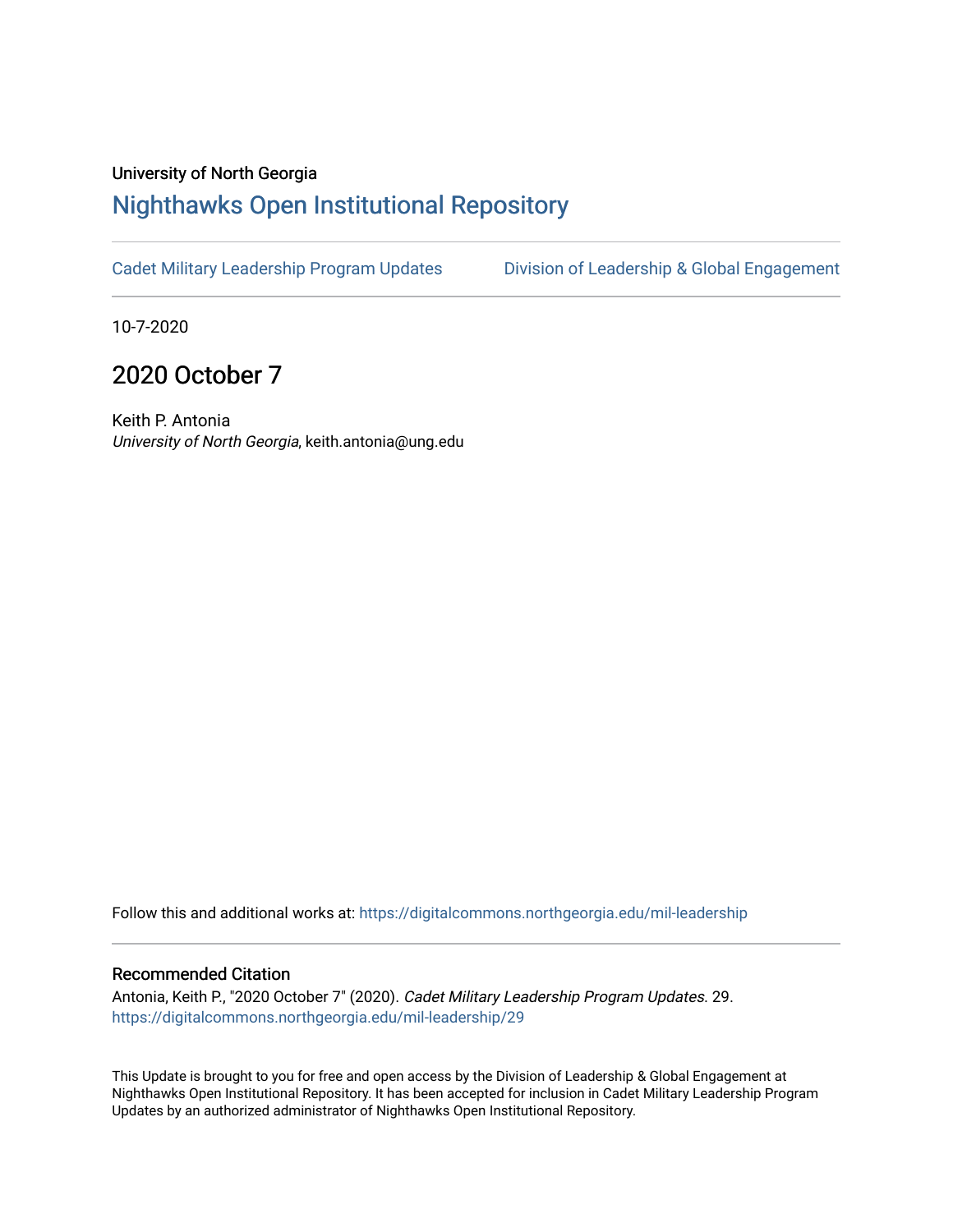

# UNG UNIVERSITY of THE MILITARY COLLEGE OF GEORGIA®

#### **Cadet Military Program Update**

7 October 2020

All Cadet Military Program updates:<http://ung.edu/institute-leadership-strategic-studies/updates-reports.php>

| AUSA Most Active "Company" award for 2019-2020. The<br>Association of the U.S. Army will present the award to Dr. Jacobs,<br>president of UNG; COL (Ret) Matthews, Commandant; and<br>c/COL Danko, the Boar's Head Brigade Commander. The award is<br>given to the most active Army ROTC unit from among the 274 in<br>the nation. Thanks to Lockheed Martin Corporation for donating<br>the \$3,000 that accompanies the award. The award will be<br>presented on 15 Oct at 1345-1430 during the Chief of National<br>Guard Bureau Presentation. |                                                                                                                                                                                                                                                   | LTC Mathis WWII fighter pilot<br>and Ace, UNG '41. Now<br>deceased, Mathis shot down 5<br>enemy aircraft in the Pacific<br>theater. He participated in the<br>invasions of Saipan, Iwo Jima,<br>and Okinawa flying P-38s and<br>P-47s. He earned three<br>Distinguished Flying Crosses<br>and four air medals. |                                                                                                                                                                                                                                                                                                                                                                                                                                                                                                                                                                                                                                            |
|---------------------------------------------------------------------------------------------------------------------------------------------------------------------------------------------------------------------------------------------------------------------------------------------------------------------------------------------------------------------------------------------------------------------------------------------------------------------------------------------------------------------------------------------------|---------------------------------------------------------------------------------------------------------------------------------------------------------------------------------------------------------------------------------------------------|----------------------------------------------------------------------------------------------------------------------------------------------------------------------------------------------------------------------------------------------------------------------------------------------------------------|--------------------------------------------------------------------------------------------------------------------------------------------------------------------------------------------------------------------------------------------------------------------------------------------------------------------------------------------------------------------------------------------------------------------------------------------------------------------------------------------------------------------------------------------------------------------------------------------------------------------------------------------|
| Army ROTC scholarship.<br>Let high school seniors<br>and college freshmen<br>know they can apply for<br>an Army ROTC<br>scholarship for academic<br>year 2021-2022 now! 65<br>were awarded to new UNG cadets last year.                                                                                                                                                                                                                                                                                                                           | RISE Campaign. Give to a cadet<br>scholarship fund before 30<br>October! Participate in the RISE<br>campaign and donate to one of 5<br>cadet scholarship funds: Eagle<br>Fund, Class of '75, Kevin<br>Jenrette, Class of 1959, 1LT<br>Weston Lee. |                                                                                                                                                                                                                                                                                                                |                                                                                                                                                                                                                                                                                                                                                                                                                                                                                                                                                                                                                                            |
| On-line graduate programs. UNG now offers several<br>on-line graduate degeree programs including Doctor<br>of Education, Masters in International Affairs,<br>Criminal Justice, Masters of Public Administration,<br>and more. Visit Graduate Admissions.                                                                                                                                                                                                                                                                                         |                                                                                                                                                                                                                                                   |                                                                                                                                                                                                                                                                                                                | Oldest cadet alumni? Major General<br>George Johnson, USAF (ret), UNG<br>'38. General Johnson (102) lives in<br>Sarasota, FL. Born in Ft. Valley, GA,<br>and grew up in Macon. During World<br>War II, Served in the European<br>Theater of Operations as a C47 pilot,<br>operations officer, and troop carrier<br>squadron commander while<br>participating in seven major<br>campaigns. As a major during the U.S. Army's crossing of the<br>Rhine River during Operation Varsity in 1945, MG Johnson<br>was awarded the Distinguished Flying Cross when his plane<br>was hit by anti-aircraft fire after releasing the airborne gliders |
| Buy a brick paver<br>for yourself or for<br><b>AND</b><br>a cadet or cadet<br>alumni for<br><b>CORPS</b><br>Christmas! Help<br><b>NGC</b><br>support the Boar's<br>UNG FOUNDATION, INC.<br>ORPS OF CADETS FUND<br>Head Brigade.<br>Details next page.                                                                                                                                                                                                                                                                                             | he was towing.                                                                                                                                                                                                                                    |                                                                                                                                                                                                                                                                                                                |                                                                                                                                                                                                                                                                                                                                                                                                                                                                                                                                                                                                                                            |
| <b>Help us recruit!</b> If you know any high school sophomore, junior, or senior (or the parent of) who is considering a military<br>program in college, please tell them to contact Cadet Admissions to learn about the Corps of Cadets at UNG! More info:<br>https://ung.edu/military-college-admissions/visit/ Also, consider join the alumni recruiting network!                                                                                                                                                                              |                                                                                                                                                                                                                                                   |                                                                                                                                                                                                                                                                                                                |                                                                                                                                                                                                                                                                                                                                                                                                                                                                                                                                                                                                                                            |

<https://ung.edu/military-college-admissions/learn-more/alumni.php>

The **[Georgia Gold, American Treasure](http://unggive.org/give/corps-of-cadets)** development initiative is a multi-mission fundraising campaign designed to secure much needed support to the Corps of Cadets in perpetuity. All contributions benefitting Cadets can be directed towards **Scholarships, Operations**, or **Facilities** and will count toward our long-term goal of over \$93 million. At some point in our paths, we benefitted from the vision and generosity of others, and now it is our turn to invest in the next generation of Leaders. Please considering participating in this vital fundraising effort. [CLICK HERE](https://unggive.org/corps-of-cadets/) to learn more!"